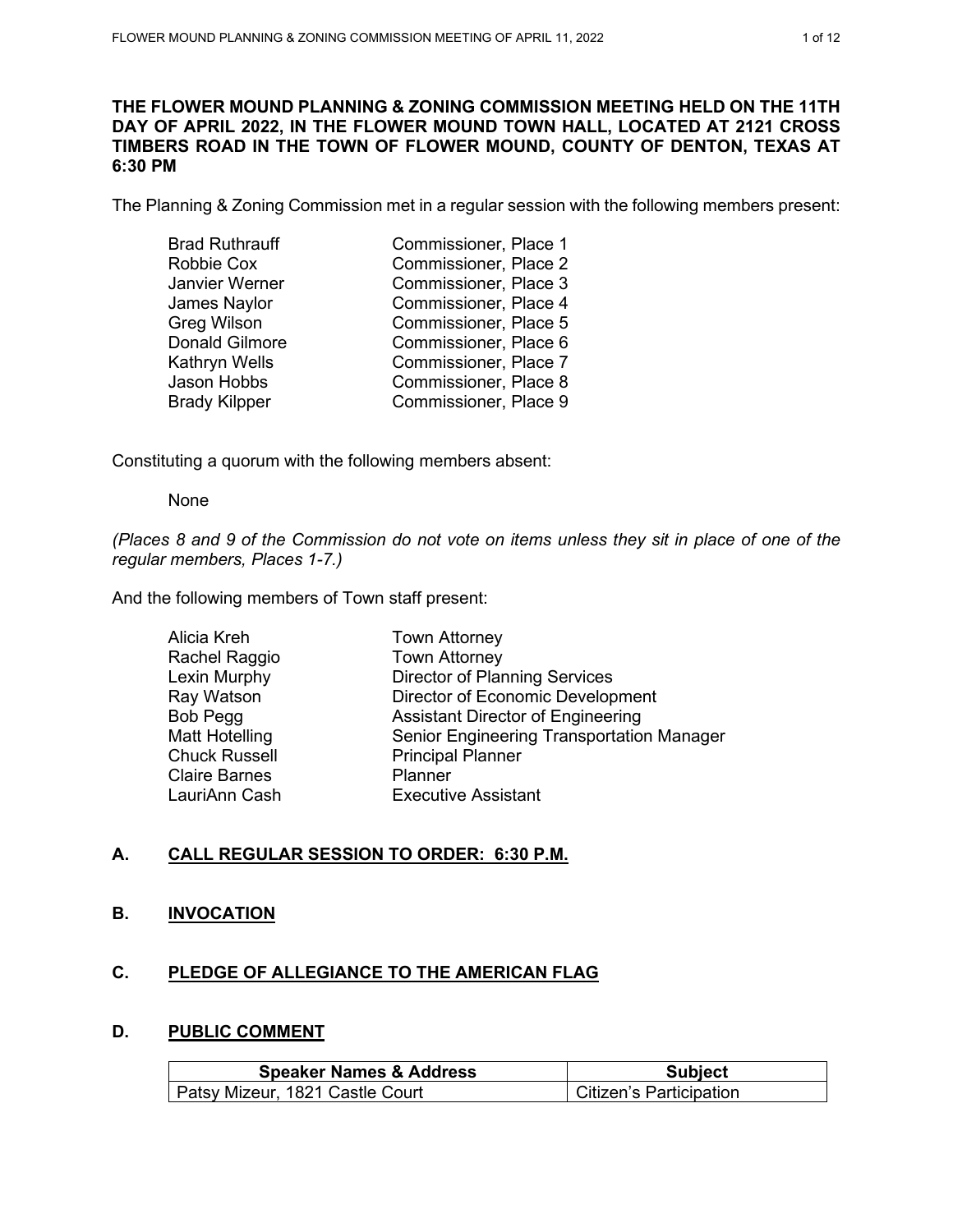*Pursuant to Section 551.071 of the Texas Government Code, the Planning and Zoning Commission convened into closed session at 6:35 p.m.*

*At 6:56 p.m., the Planning and Zoning Commission reconvened into regular session.*

### **E. FUTURE AGENDA ITEMS**

None

# **F. DIRECTOR'S REPORT**

1. Benchmark Cities – Development Applications/Community Engagement

### **G. CONSENT ITEMS**

- 1. Minutes of March 28, 2022: Consider approval of the minutes of the March 28, 2022, Planning and Zoning Commission Regular Session.
- 2. RP21-0011 Bolo Point Lot 1R: Consider a request for a Replat (RP21-0011 Bolo Point Lot 1R) to create a residential lot. The property is generally located west of Long Lane and sough of Bolo Lane.
- 3. RP22-0004 Red Rock Addition Lot 1R, Block A: Consider a request for a Replat (RP22-0004 – Red Rock Addition Lot 1R, Block A) to amend a previously approved plat to create one residential lot. The property is generally located south of Ranch Road and west of Red Rock Lane.

### **Commission Deliberation**

Commissioner Naylor moved to approve Consent Items 1, 2, and 3. Commissioner Wilson seconded the motion.

### **VOTE ON THE MOTION**

- **AYES: Werner, Naylor, Wilson, Gilmore, Cox, Wells**
- **NAYS: None**

**The motion to approve passed by a vote of 6 to 0.** 

### **H. REGULAR ITEMS**

**4. Public Hearing to consider an ordinance amending the zoning (ZPD21-0014 – Cross Timbers Business Park) from Interim Holding (IH) and Agricultural District (A) to Planned Development District No. 188 (PD-188) with Campus Industrial and Industrial District-2 uses including a Comprehensive Sign Package, an exception to Section 82-302, Compatibility buffer, of the Code of Ordinances and with certain other waivers, exceptions and modifications to the Code of**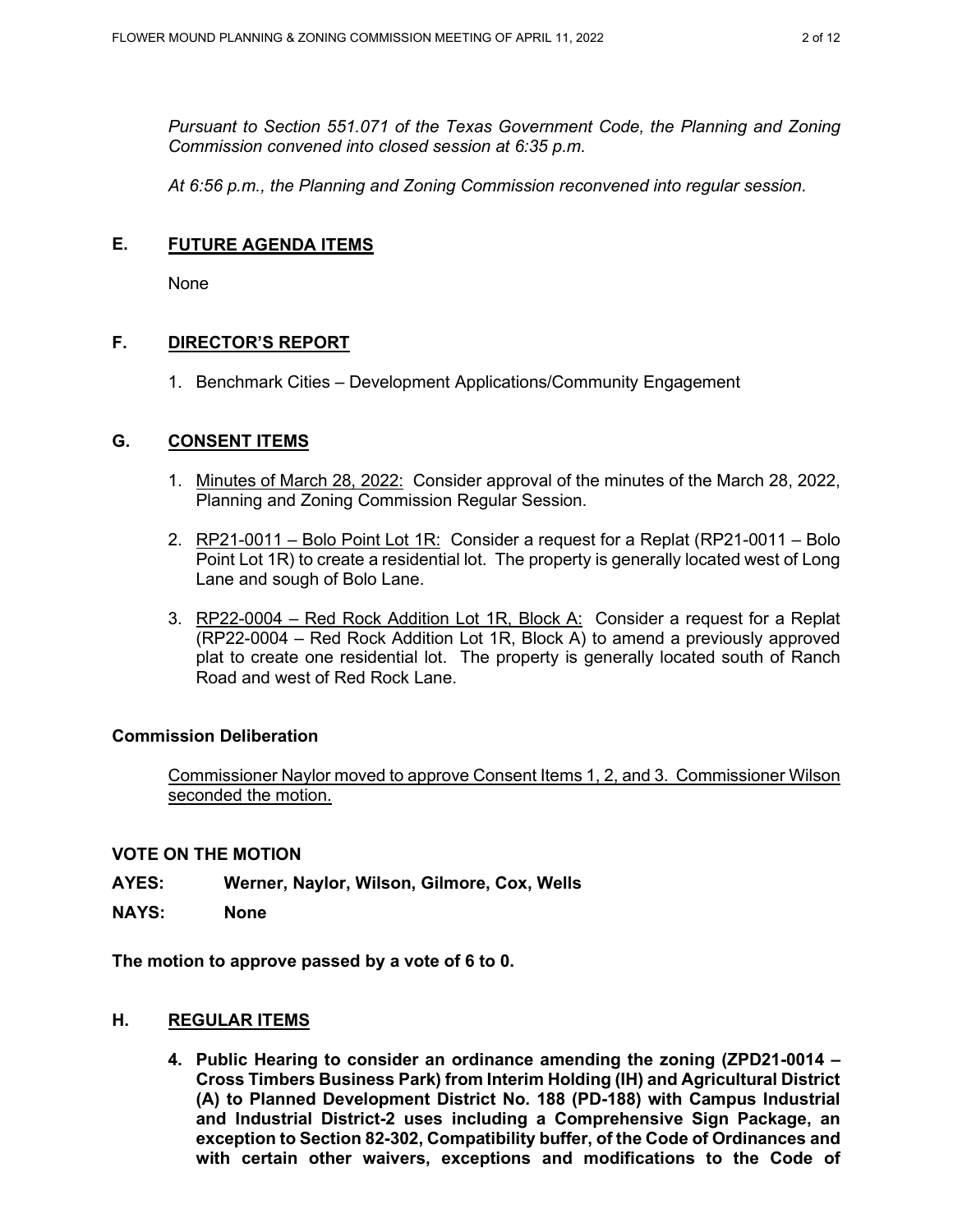### **Ordinances. The property is generally located north of Cross Timbers Road and west of U.S. Highway 377.**

# **Staff Presentation**

Claire Barnes, Planner

#### **Applicant Presentation**

Brad Cooper, Crow Holdings Industrial Will Mundinger, Crow Holdings Industrial

*At 8:30 p.m., Chair Ruthrauff called for a recess prior to Public Hearing Comments.*

*At 8:49 p.m., Chair Ruthrauff called the meeting back in order to begin the Public Hearing Comments.*

#### **Spoke In Favor:**

*Names listed below don't necessarily reflect the order in which each person spoke.*

| <b>Sheldon Anderson</b> | 7007 Hawk Road        | <b>Flower Mound</b> |
|-------------------------|-----------------------|---------------------|
| Patsy Mizeur            | 1821 Castle Court     | <b>Flower Mound</b> |
| l Brit Stock            | 4005 Rothschild Drive | <b>Flower Mound</b> |

### **Spoke In Opposition:**

*Names listed below don't necessarily reflect the order in which each person spoke.*

| <b>Carolyn Glover</b>    | 6209 Savannah Oak Trail      | Argyle              |
|--------------------------|------------------------------|---------------------|
| <b>Christa Call</b>      | 10612 Smoky Oak Trail        | Argyle              |
| Dax De La Porte          | 1360 Saddle Brook Court      | Argyle              |
| John Leonard             | 11500 Antler Ridge Way       | Argyle              |
| Kammie Leonard           | 11500 Antler Ridge Way       | Argyle              |
| Karlie Leonard           | 11500 Antler Ridge Way       | Argyle              |
| Kenzie Leonard           | 11500 Antler Ridge Way       | Argyle              |
| Manish Gupta             | 6909 Silver Grass Way        | Argyle              |
| <b>Matthew Slaton</b>    | 2001 Winthrop Hill Road      | Argyle              |
| Pratheb Nadevajah        | 7006 Hickory Falls Drive     | Argyle              |
| <b>Stacey Leonard</b>    | 11500 Antler Ridge Way       | Argyle              |
| <b>Todd Bayuk</b>        | 10845 Pedernales Falls Drive | Argyle              |
| Virat Akarapu            | 6629 Elderberry Way          | Argyle              |
| Aamir Lakhani            | 11609 Rust Falls Road        | <b>Flower Mound</b> |
| <b>Alison Mosely</b>     | 10925 Smoky Oak Trail        | <b>Flower Mound</b> |
| <b>Austin Cartlidge</b>  | 11601 Slumber Falls Drive    | <b>Flower Mound</b> |
| <b>Beckett Klemetson</b> | 6925 Basket Flower Road      | <b>Flower Mound</b> |
| Bob Van Hoef             | 6605 Roughleaf Ridge Road    | <b>Flower Mound</b> |
| <b>Brian Taylor</b>      | 6909 Broomsedge Drive        | <b>Flower Mound</b> |
| <b>Caleb Barfield</b>    | 11382 Misty Ridge Drive      | <b>Flower Mound</b> |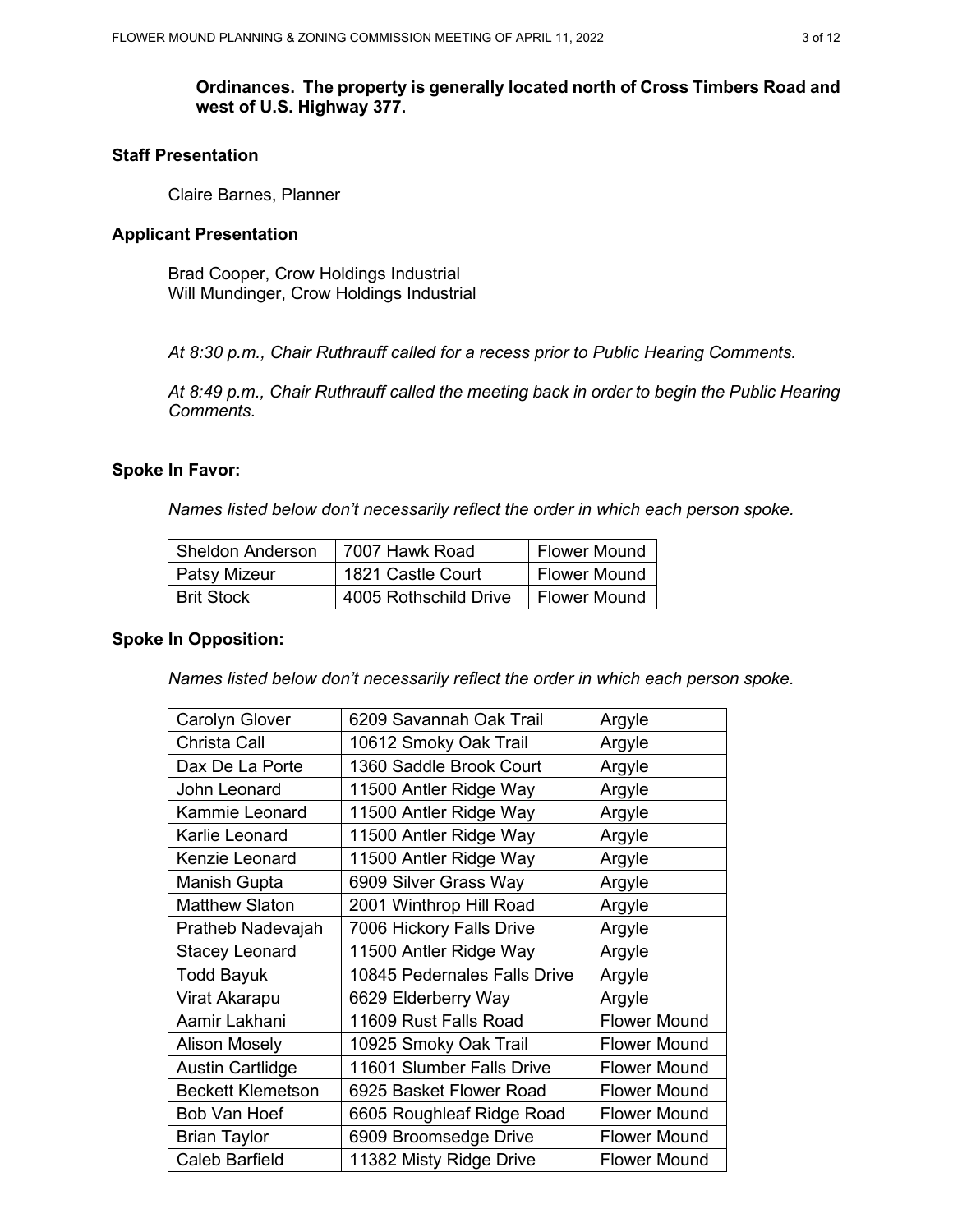| <b>Chris Drew</b>      | 5209 Ravine Ridge Court | <b>Flower Mound</b> |
|------------------------|-------------------------|---------------------|
| <b>Chris Withrow</b>   | 11490 Misty Ridge Drive | <b>Flower Mound</b> |
| Daisy Angel            | 11300 Dusty Trail Court | <b>Flower Mound</b> |
| Dan Klemetsen          | 6925 Basket Flower Road | <b>Flower Mound</b> |
| Dave Aistrup           | 6641 Elderberry Way     | <b>Flower Mound</b> |
| Dennis Byington        | 6605 Elderberry Way     | <b>Flower Mound</b> |
| Jerry Brown            | 11324 Bull Head Lane    | <b>Flower Mound</b> |
| Joseph Valdez          | 6517 Elderberry Way     | <b>Flower Mound</b> |
| Joshua Bostick         | 11383 Misty Ridge Drive | <b>Flower Mound</b> |
| <b>Larry Mathis</b>    | 6336 Savannah Oak Trail | <b>Flower Mound</b> |
| <b>Luke Strensrud</b>  | 5232 Ravine Ridge Court | <b>Flower Mound</b> |
| Pat Aistrup            | 6641 Elderberry Way     | <b>Flower Mound</b> |
| <b>Robert Haug</b>     | 4904 Long Pond Trail    | <b>Flower Mound</b> |
| Sam Smith              | 11213 Bull Head Lane    | <b>Flower Mound</b> |
| <b>Stacie Bambauer</b> | 6928 Basket Flower Road | <b>Flower Mound</b> |
| <b>Victor Worley</b>   | 11612 Little Elm Creek  | <b>Flower Mound</b> |
| <b>Alex Pisciotta</b>  | 3716 Water Mill Way     | Northlake           |
| <b>Deborah Dallas</b>  | 105 Big Sky Circle      | Northlake           |
| Kim Pisciotta          | 3716 Watermill Way      | Northlake           |
| Laura Forster          | 6421 Dolan Falls Drive  | Northlake           |
| Rena Hardeman          | (no address given)      | Northlake           |
| Valerie Del Rio        | 11700 Bull Creek Drive  | Northlake           |
| <b>Eric Vitek</b>      | 11316 Bull Head Lane    | Roanoke             |
| <b>Kathy Nielsen</b>   | 12094 Joyce Lane        | Roanoke             |

# **Spoke, No Opposition or Support Indicated on Card**

| <b>Paul Stone</b> | 1868 Meyerwood Lane | Flower Mound |
|-------------------|---------------------|--------------|
|                   |                     |              |

# **In Favor, Chose Not To Speak**

None

# **In Opposition, Chose Not To Speak**

*Names listed below don't necessarily reflect the order in which cards were submitted.* 

| Abhinay Burra        | 1501 Tanglewood Trail    | Argyle |
|----------------------|--------------------------|--------|
| <b>Andrew Hering</b> | 1016 Lamp Post Lane      | Argyle |
| Aravind Kolanakudupu | 6716 Oak Knoll Road      | Argyle |
| Balakrishna Vunnam   | 1520 Twistleaf Road      | Argyle |
| Bhanu Bhukya         | 11513 Feather Reed Road  | Argyle |
| Dayanand Mamidyala   | 6301 Cedar Sage Trail    | Argyle |
| Diane Campbell       | 6936 Basket Flower Road  | Argyle |
| <b>Frances Wuest</b> | 6804 Elderberry Way      | Argyle |
| <b>Gucci Kuithe</b>  | 508 Westcreek Lane       | Argyle |
| Haylie Leonard       | 11500 Antler Ridge Way   | Argyle |
| Hunter Leonard       | 11500 Antler Ridge Way   | Argyle |
| Ian Charlton         | 10924 Falling Leaf Trail | Argyle |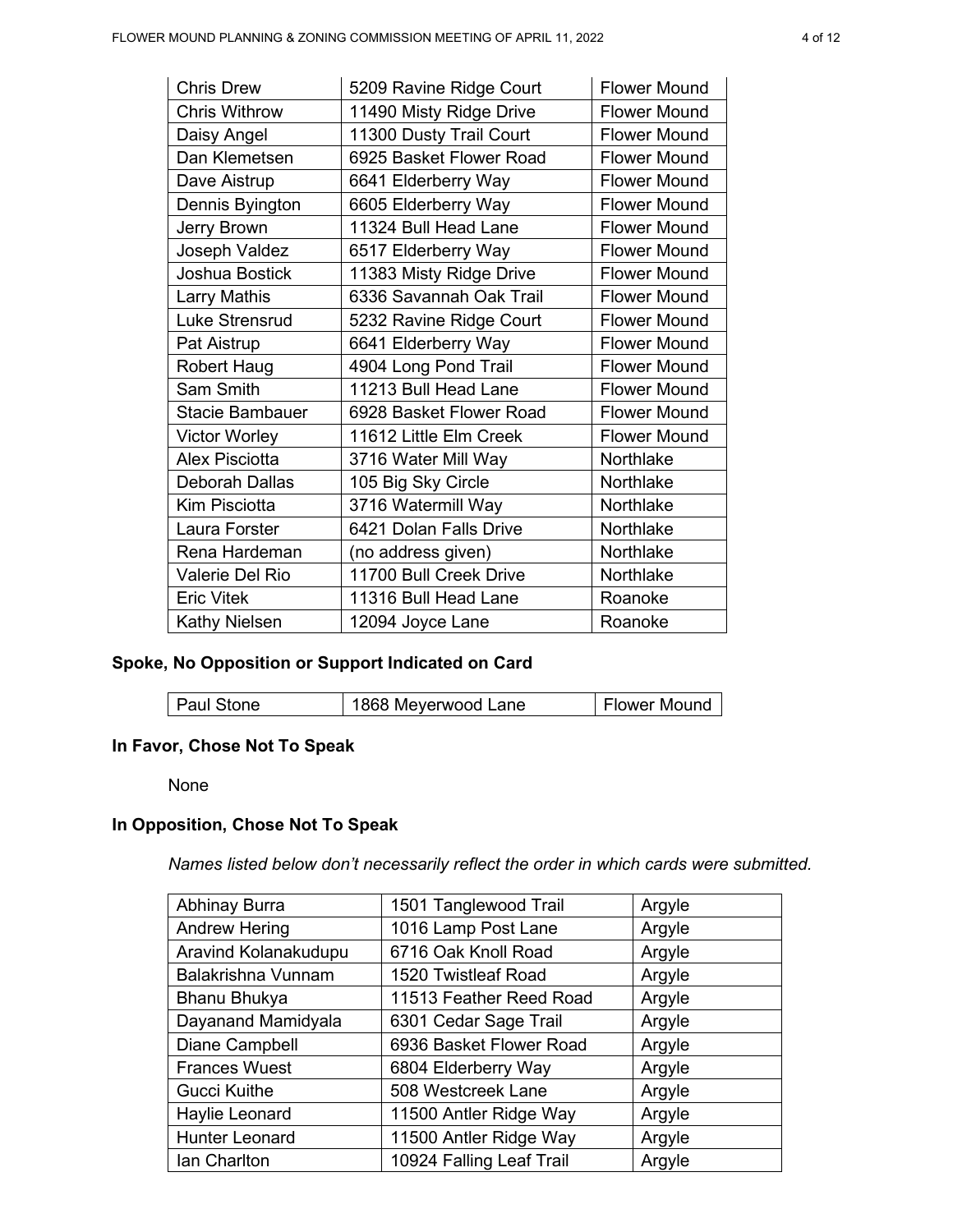| Indira Kakarle             | 6629 Elderberry Way          | Argyle              |
|----------------------------|------------------------------|---------------------|
| Jamie Brady                | 801 Swift Creek Road         | Argyle              |
| <b>Jeff Anderson</b>       | 6300 Cedar Sage Trail        | Argyle              |
| John Kocle                 | 517 Cooper Street            | Argyle              |
| <b>Katherine Oliverson</b> | 6366 Prairie Brush Trail     | Argyle              |
| Katrina Stauffer           | 7000 Hickory Falls Drive     | Argyle              |
| <b>Kimberly Anderson</b>   | 6300 Cedar Sage Trail        | Argyle              |
| Lauren Goodman             | 7017 Broomsedge Drive        | Argyle              |
| Mahesh Sirigi              | 11133 Aspen Leaf Drive       | Argyle              |
| Manish Jain                | 10905 Smoky Oak Trail        | Argyle              |
| MJ Sung                    | 11609 Antler Ridge Way       | Argyle              |
| Mona Verma                 | 6416 Prairie Brush Trail     | Argyle              |
| Nanda Akarapu              | 6629 Elderberry Way          | Argyle              |
| <b>Nitin Dhal</b>          | 6416 Prairie Brush Trail     | Argyle              |
| Paula Cuva                 | 11409 Antler Ridge Way       | Argyle              |
| Premanshu Gupta            | 7012 Elk Springs Drive       | Argyle              |
| <b>Ricky Reid</b>          | 11709 Bull Creek Drive       | Argyle              |
| <b>Ryan Kuithe</b>         | 508 Westcreek Lane           | Argyle              |
| Satya Chivukula            | 10829 Pedernales Falls Drive | Argyle              |
| Seetha Kavya Priya         | 10630 Smoky Oak Trail        | Argyle              |
| <b>Sonal Patel</b>         | 3709 Birchwood Court         | Argyle              |
| Srinivas Manchilcalapah    | 10630 Smoky Oak Trail        | Argyle              |
| <b>Tiffany Baeou</b>       | 517 Cooper Street            | Argyle              |
| <b>Ushir Parikh</b>        | 6316 Cedar Sage Trail        | Argyle              |
| Vaishali Jain              | 10905 Smoky Oak Trail        | Argyle              |
| Vasantha Lakshwi           | 10630 Smoky Oak Trail        | Argyle              |
| Vishnu Lingala             | 1505 Twistleaf Road          | Argyle              |
| Zachery Stauffer           | 7000 Hickory Falls Drive     | Argyle              |
| Jen De La Porte            | 1360 Saddle Brook Court      | Bartonville         |
| Keagan De La Porte         | 1360 Saddle Brook Court      | <b>Bartonville</b>  |
| <b>Katy Grote</b>          | 165 Double Oaks              | Double Oak          |
| Sandeep Gangireddy         | 11411 Lunard                 | Farmers Branch      |
| Aaron Young                | 10920 Falling Leaf Trail     | <b>Flower Mound</b> |
| Alicia Dzurenko            | 6604 Elderberry Way          | <b>Flower Mound</b> |
| Alicia Lansberry           | 11401 Winecup Road           | <b>Flower Mound</b> |
| Alina Lakhani              | 11609 Rust Falls Road        | <b>Flower Mound</b> |
| <b>Alison Flener</b>       | 6617 Roughleaf Ridge Road    | <b>Flower Mound</b> |
| <b>Allison Mosely</b>      | 10925 Smoky Oak Trail        | <b>Flower Mound</b> |
| Amanda Buccheri            | 6500 Cooper Creek Road       | <b>Flower Mound</b> |
| Amanda Hodges              | 11355 Gable Circle           | <b>Flower Mound</b> |
| Amy Morones                | 4065 Bordeaux Circle         | <b>Flower Mound</b> |
| <b>Andrew Webb</b>         | 6623 Dolan Falls Drive       | <b>Flower Mound</b> |
| <b>Angel Sanchez</b>       | 6524 Elderberry Way          | <b>Flower Mound</b> |
| Angela Webb                | 6625 Dolan Falls Drive       | <b>Flower Mound</b> |
| Annie Lombardo             | 6901 Broomsedge Drive        | <b>Flower Mound</b> |
| <b>Anthony Daliso</b>      | 11395 Misty Ridge Drive      | <b>Flower Mound</b> |
| Ava Klemetsen              | 6925 Basket Flower Road      | <b>Flower Mound</b> |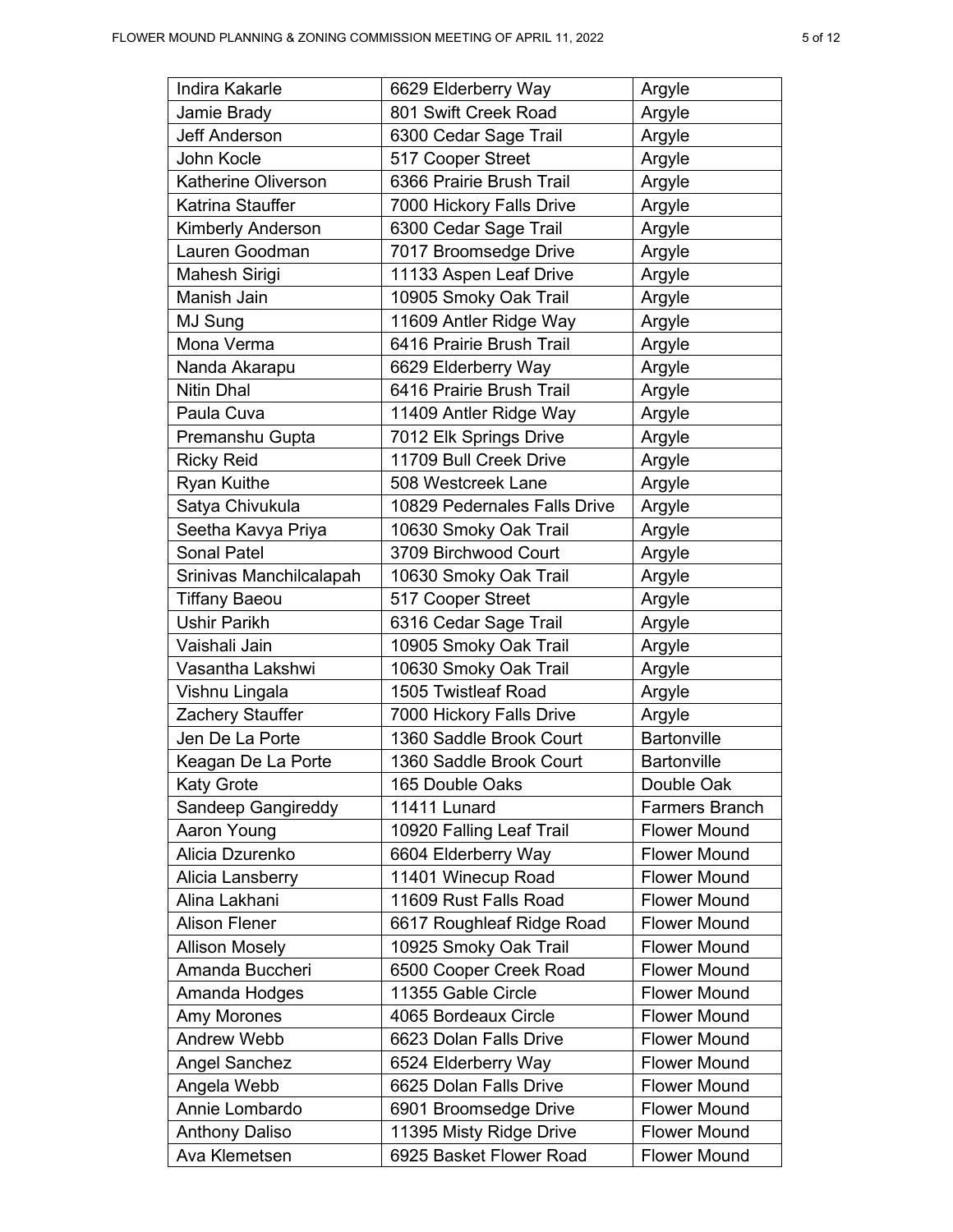| <b>Candice Pettit</b>     | 11359 Gable Circle        | <b>Flower Mound</b> |
|---------------------------|---------------------------|---------------------|
| Carl Orr                  | 3905 Long Meadow Drive    | <b>Flower Mound</b> |
| Carolyn Strensrud         | 5232 Ravine Ridge Court   | <b>Flower Mound</b> |
| <b>Catherine Ascencio</b> | 10905 Smoky Oak Trail     | <b>Flower Mound</b> |
| <b>Catherine Davis</b>    | 6379 Prairie Brush Trail  | <b>Flower Mound</b> |
| <b>Cherie Hart</b>        | 11625 Slumber Falls Drive | <b>Flower Mound</b> |
| Cheryl Baxa               | 11613 Rust Falls Road     | <b>Flower Mound</b> |
| Chris Vochoska            | 6401 Prairie Brush Trail  | <b>Flower Mound</b> |
| <b>Christine Fowler</b>   | 1116 Smoky Oak Court      | <b>Flower Mound</b> |
| <b>Christine Taylor</b>   | 6909 Broomsedge Drive     | <b>Flower Mound</b> |
| <b>Cindy Clark</b>        | 8704 Baltusrol Drive      | <b>Flower Mound</b> |
| <b>Cindy Mathis</b>       | 6336 Savannah Oak Trail   | <b>Flower Mound</b> |
| Craig Morrow              | 4508 Tour 18 Drive        | <b>Flower Mound</b> |
| Danielle Barfield         | 11382 Misty Ridge Drive   | <b>Flower Mound</b> |
| David Hooper              | 4609 Largo Drive          | <b>Flower Mound</b> |
| <b>David Pettit</b>       | 11359 Gable Circle        | <b>Flower Mound</b> |
| <b>David Pluss</b>        | 11459 Misty Ridge Drive   | <b>Flower Mound</b> |
| Daya Singh                | 6240 Cupleaf Road         | <b>Flower Mound</b> |
| Debbie Worley             | 11612 Little Elm Creek    | <b>Flower Mound</b> |
| Debra Van Hoef            | 6605 Roughleaf Ridge Road | <b>Flower Mound</b> |
| Denise Daliso             | 11395 Misty Ridge Drive   | <b>Flower Mound</b> |
| Diana Mestas              | 6224 Cupleaf Road         | <b>Flower Mound</b> |
| Donna Perrin              | 1509 Twistleaf Road       | <b>Flower Mound</b> |
| Doris Aguirre             | 1359 Simmons Road         | <b>Flower Mound</b> |
| Ed & Sharilyn Wilken      | 11620 Cedar Grove         | <b>Flower Mound</b> |
| Ed Carty                  | 7300 Bolo Lane            | <b>Flower Mound</b> |
| <b>Eddie Sanchez</b>      | 6524 Elderberry Way       | <b>Flower Mound</b> |
| <b>Edward Luhman</b>      | 11612 Slumber Falls Road  | <b>Flower Mound</b> |
| <b>Eleanor Drew</b>       | 5209 Ravine Ridge Court   | <b>Flower Mound</b> |
| <b>Elizabeth Barber</b>   | 4508 Tour 18 Drive        | <b>Flower Mound</b> |
| <b>Emily Valdez</b>       | 6517 Elderberry Way       | <b>Flower Mound</b> |
| Eric Hermann              | 10858 Smoky Oak Trail     | <b>Flower Mound</b> |
| Erika Klemetsen           | 6925 Basket Flower Road   | <b>Flower Mound</b> |
| Erin Kerry                | 5216 Ravine Ridge Court   | <b>Flower Mound</b> |
| Gregorio Ybarra           | 11358 Bull Head Lane      | <b>Flower Mound</b> |
| <b>Gregory Amsterdam</b>  | 5705 Pine Valley Drive    | <b>Flower Mound</b> |
| <b>Heather Luhman</b>     | 11612 Slumber Falls Road  | <b>Flower Mound</b> |
| Heidi Schmidt             | 6917 Broomsedge Drive     | <b>Flower Mound</b> |
| Heidi Schultz-Berns       | 6612 Dolan Falls Drive    | <b>Flower Mound</b> |
| Jackie Giangiulio         | 6312 Cedar Sage Trail     | <b>Flower Mound</b> |
| Jacob Nishida             | 6620 Dolan Falls Drive    | <b>Flower Mound</b> |
| Jala Eruorigho            | 11216 Dusty Trail Court   | <b>Flower Mound</b> |
| James Saxon               | 5113 High Ridge Trail     | <b>Flower Mound</b> |
| Jan Carty                 | 7300 Bolo Lane            | <b>Flower Mound</b> |
| <b>Jason Robbins</b>      | 5201 Ravine Ridge Court   | <b>Flower Mound</b> |
| Jayashree Yogeesha        | 6562 Wooded Falls Trail   | <b>Flower Mound</b> |
| <b>Jeff Allain</b>        | 6953 Broomsedge Drive     | <b>Flower Mound</b> |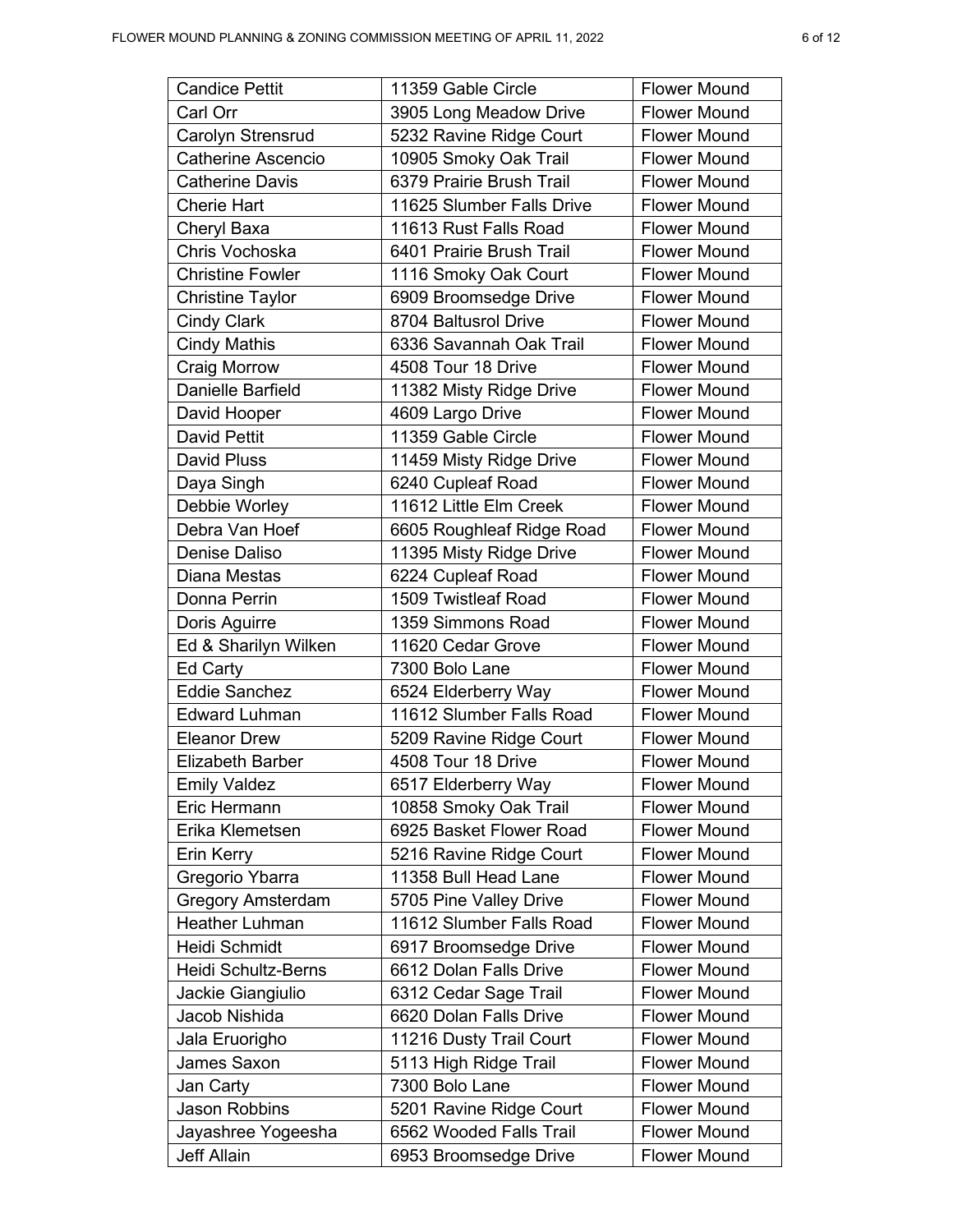| <b>Jeff Brown</b>         | 6709 Canyon Oak Court     | <b>Flower Mound</b> |
|---------------------------|---------------------------|---------------------|
| <b>Jeff Mosley</b>        | 10925 Smoky Oak Trail     | <b>Flower Mound</b> |
| <b>Jennifer Braddock</b>  | 3604 Gallop Court         | <b>Flower Mound</b> |
| Jim Thomas                | 6384 Prairie Brush Trail  | <b>Flower Mound</b> |
| Jodi Sealy                | 6408 Prairie Brush Trail  | <b>Flower Mound</b> |
| Jodua Rivere              | 10913 Smoky Oak Trail     | <b>Flower Mound</b> |
| John Jobe                 | 11358 Misty Ridge Drive   | <b>Flower Mound</b> |
| Joseph Valdez             | 6517 Elderberry Way       | <b>Flower Mound</b> |
| Josh Flener               | 6617 Roughleaf Ridge Road | <b>Flower Mound</b> |
| Karin Hargrove            | 6711 Canyon Oak Court     | <b>Flower Mound</b> |
| Karyssa Rivere            | 10913 Smoky Oak Trail     | <b>Flower Mound</b> |
| Katherine Davison         | 11405 Winecup Road        | <b>Flower Mound</b> |
| Kathryn Orr               | 3905 Long Meadow Drive    | <b>Flower Mound</b> |
| Keith Hart                | 11625 Slumber Falls Drive | <b>Flower Mound</b> |
| <b>Kevin Gilster</b>      | 1601 Twistleaf Road       | <b>Flower Mound</b> |
| <b>Khalid Touati</b>      | 4833 Long Pond Trail      | <b>Flower Mound</b> |
| <b>Kimberly Cartlidge</b> | 11601 Slumber Falls Drive | <b>Flower Mound</b> |
| Lansine Brown             | 4912 Remington Park       | <b>Flower Mound</b> |
| Laura Brown               | 11324 Bull Head Lane      | <b>Flower Mound</b> |
| Laura Rossi               | 10924 Smoke Oak Trail     | <b>Flower Mound</b> |
| Laurie Allain             | 6953 Broomsedge Drive     | <b>Flower Mound</b> |
| Laverne Amsterdam         | 5705 Pine Valley Drive    | <b>Flower Mound</b> |
| Laxman Katre              | 11559 Winecup Road        | <b>Flower Mound</b> |
| Lilli Thomas              | 6384 Prairie Brush Trail  | <b>Flower Mound</b> |
| Linda Hooper              | 4609 Largo Drive          | <b>Flower Mound</b> |
| Lori Haug                 | 4904 Long Pond Trail      | <b>Flower Mound</b> |
| Lori Villalon-Arriaga     | 10913 Smoky Oak Trail     | <b>Flower Mound</b> |
| Lynne Gwinn               | 6620 Roughleaf Ridge Road | <b>Flower Mound</b> |
| Macario Ruiz              | 11524 Feather Reed Road   | <b>Flower Mound</b> |
| Marcos Angel              | 11300 Dusty Trail Court   | <b>Flower Mound</b> |
| Maria Brown               | 6709 Canyon Oak Court     | <b>Flower Mound</b> |
| <b>Mark Flores</b>        | 6312 Crossvine Trail      | <b>Flower Mound</b> |
| Mary Panico               | 11617 Cedar Grove         | <b>Flower Mound</b> |
| Meregen Chauary           | 4833 Long Pond Trail      | <b>Flower Mound</b> |
| Michelle Jobe             | 11358 Misty Ridge Drive   | <b>Flower Mound</b> |
| Nathan Bryan              | 6928 Basket Flower Road   | <b>Flower Mound</b> |
| Nikki Whitacre            | 6921 Basket Flower Road   | <b>Flower Mound</b> |
| Pati Gann                 | 11616 Cedar Grove         | <b>Flower Mound</b> |
| Pooja Keskar              | 11462 Misty Ridge Drive   | <b>Flower Mound</b> |
| Renee Miphouvieng         | 11600 Bull Creek Drive    | <b>Flower Mound</b> |
| Ricardo Gonzalez          | 6516 Elderberry Way       | <b>Flower Mound</b> |
| <b>Richard Perrin</b>     | 1509 Twistleaf Road       | <b>Flower Mound</b> |
| <b>Rick Berns</b>         | 6612 Dolan Falls Drive    | <b>Flower Mound</b> |
| <b>Riley Larza</b>        | 11371 Bull Head Lane      | <b>Flower Mound</b> |
| Rob Campbell              | 6345 Crossvine Trail      | <b>Flower Mound</b> |
| <b>Robert Hart</b>        | 1524 Rustic Timbers Lane  | <b>Flower Mound</b> |
| Rod Aldridge              | 6201 Whiskerbrush Road    | <b>Flower Mound</b> |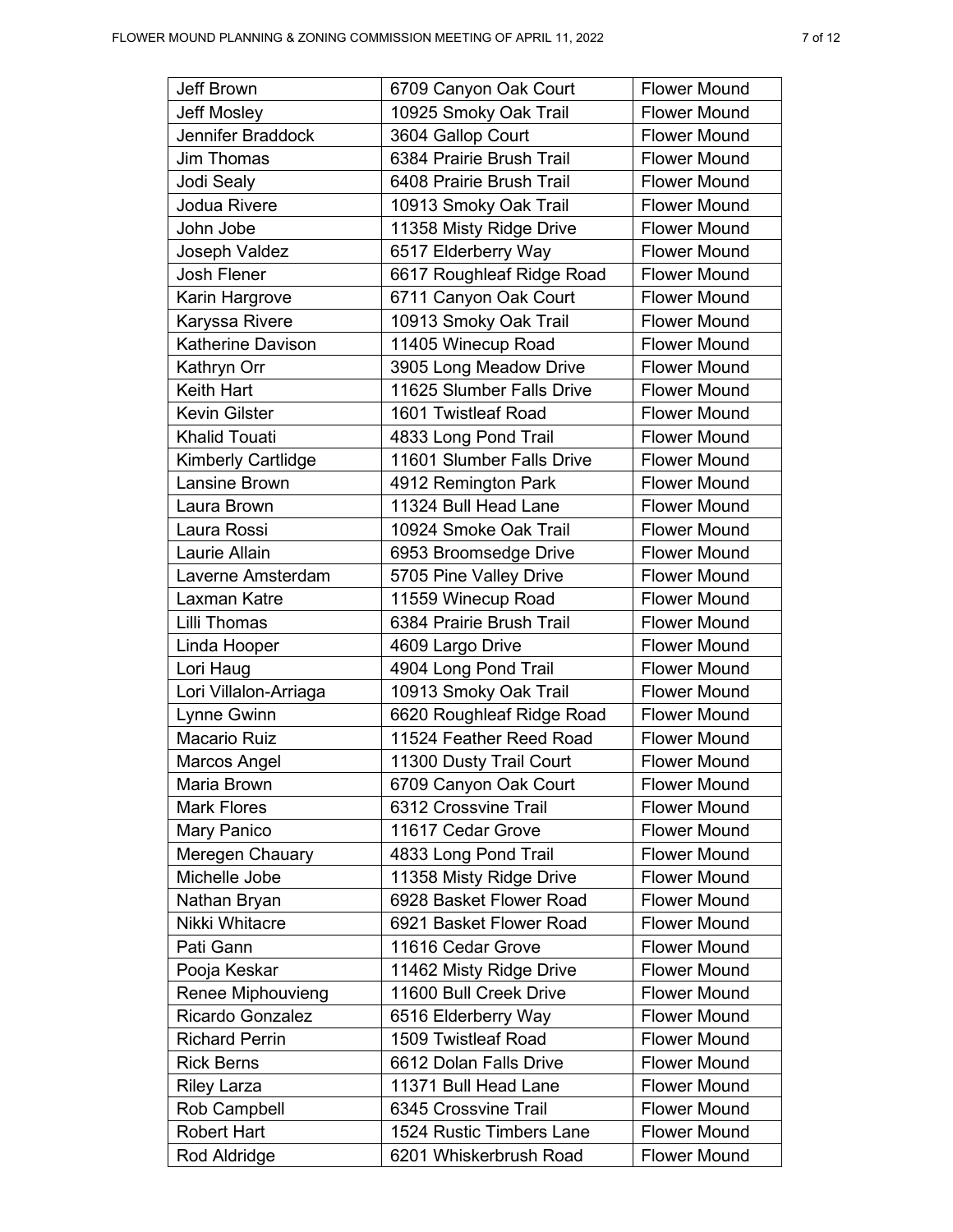| Ron Huebner               | 3908 Sunnyview Lane      | <b>Flower Mound</b> |
|---------------------------|--------------------------|---------------------|
| <b>Ruth Angel</b>         | 11300 Dusty Trail Court  | <b>Flower Mound</b> |
| Sally Allen               | 11621 Cedar Grove        | <b>Flower Mound</b> |
| Samantha Hooper           | 1524 Rustic Timbers Lane | <b>Flower Mound</b> |
| Sancy Vochoska            | 6401 Prairie Brush Trail | <b>Flower Mound</b> |
| Sandeep Manne             | 6304 Cedar Sage Trail    | <b>Flower Mound</b> |
| <b>Sandy Gilster</b>      | 1601 Twistleaf Road      | <b>Flower Mound</b> |
| Sarah Howell              | 6555 Dolan Falls Drive   | <b>Flower Mound</b> |
| <b>Scott Howell</b>       | 6555 Dolan Falls Drive   | <b>Flower Mound</b> |
| <b>Scott Kerry</b>        | 5216 Ravine Ridge Court  | <b>Flower Mound</b> |
| Scott Morgan              | 6409 Whiskerbrush Road   | <b>Flower Mound</b> |
| <b>Shannon Robbins</b>    | 5201 Ravine Ridge Court  | <b>Flower Mound</b> |
| <b>Shawnette Gauer</b>    | 6921 Broomsedge Drive    | <b>Flower Mound</b> |
| <b>Shirley Luckett</b>    | 6404 Prairie Brush Trail | <b>Flower Mound</b> |
| Shiva Julakanti           | 11508 Misty Ridge Drive  | <b>Flower Mound</b> |
| Shrijan Shrestha          | 11355 Misty Ridge Drive  | <b>Flower Mound</b> |
| Sonny Gann                | 11616 Cedar Grove        | <b>Flower Mound</b> |
| Sravan Akinapally         | 6324 Crossvine Trail     | <b>Flower Mound</b> |
| <b>Stacie Campbell</b>    | 6345 Crossvine Trail     | <b>Flower Mound</b> |
| <b>Stacy Pace</b>         | 11609 Cedar Grove        | <b>Flower Mound</b> |
| <b>Stephanie Althouse</b> | 6610 Raintree Place      | <b>Flower Mound</b> |
| <b>Steven Souders</b>     | 11374 Misty Ridge Drive  | <b>Flower Mound</b> |
| Sumanth Mallya            | 11462 Misty Ridge Drive  | <b>Flower Mound</b> |
| Susan Stillman            | 6512 Cooper Creek Road   | <b>Flower Mound</b> |
| <b>Sydney Braddock</b>    | 3604 Gallop Court        | <b>Flower Mound</b> |
| <b>Tayton Morgan</b>      | 6409 Whiskerbrush Road   | <b>Flower Mound</b> |
| <b>Terri Gonzalez</b>     | 6516 Elderberry Way      | <b>Flower Mound</b> |
| <b>Tiffany Drew</b>       | 5209 Ravine Ridge Court  | <b>Flower Mound</b> |
| <b>Tim Whisenant</b>      | 2120 Helmsford Drive     | <b>Flower Mound</b> |
| <b>Todd Whitacre</b>      | 6921 Basket Flower Road  | <b>Flower Mound</b> |
| <b>Tom Clark</b>          | 8704 Baltusrol Drive     | <b>Flower Mound</b> |
| Tracey Villlalon-Arriaga  | 10913 Smoky Oak Trail    | <b>Flower Mound</b> |
| <b>Tracy Sealy</b>        | 6408 Prairie Brush Trail | <b>Flower Mound</b> |
| <b>Valerie Hall</b>       | 11367 Bull Head Lane     | <b>Flower Mound</b> |
| <b>Vihay Tomen</b>        | 11517 Feather Reed Road  | <b>Flower Mound</b> |
| Vong Miphouvieng          | 11600 Bull Creek Drive   | <b>Flower Mound</b> |
| <b>Wesley Parton</b>      | 10833 Pedernales Falls   | <b>Flower Mound</b> |
| Yogeesha Kokkapuni        | 6562 Wooded Falls Trail  | <b>Flower Mound</b> |
| <b>Aiden Patel</b>        | 1158 Berrydale Drive     | Northlake           |
| Amanda Vaughn-Vargas      | 1105 Daylily Drive       | Northlake           |
| <b>Amber Olivo</b>        | 4204 Alyssum Lane        | Northlake           |
| Amy Bruza                 | 1005 Coralberry Drive    | Northlake           |
| Ana Yamamoto              | 3713 Brich Wood Court    | Northlake           |
| <b>Ayush Patel</b>        | 3709 Birchwood Court     | Northlake           |
| <b>Bhanu Bikkumalla</b>   | 1505 Tumbleweed Trail    | Northlake           |
| <b>Bharat Subedi</b>      | 1436 Monarch Trail       | Northlake           |
| <b>Bowen Bolinger</b>     | 3807 Applewood Lane      | Northlake           |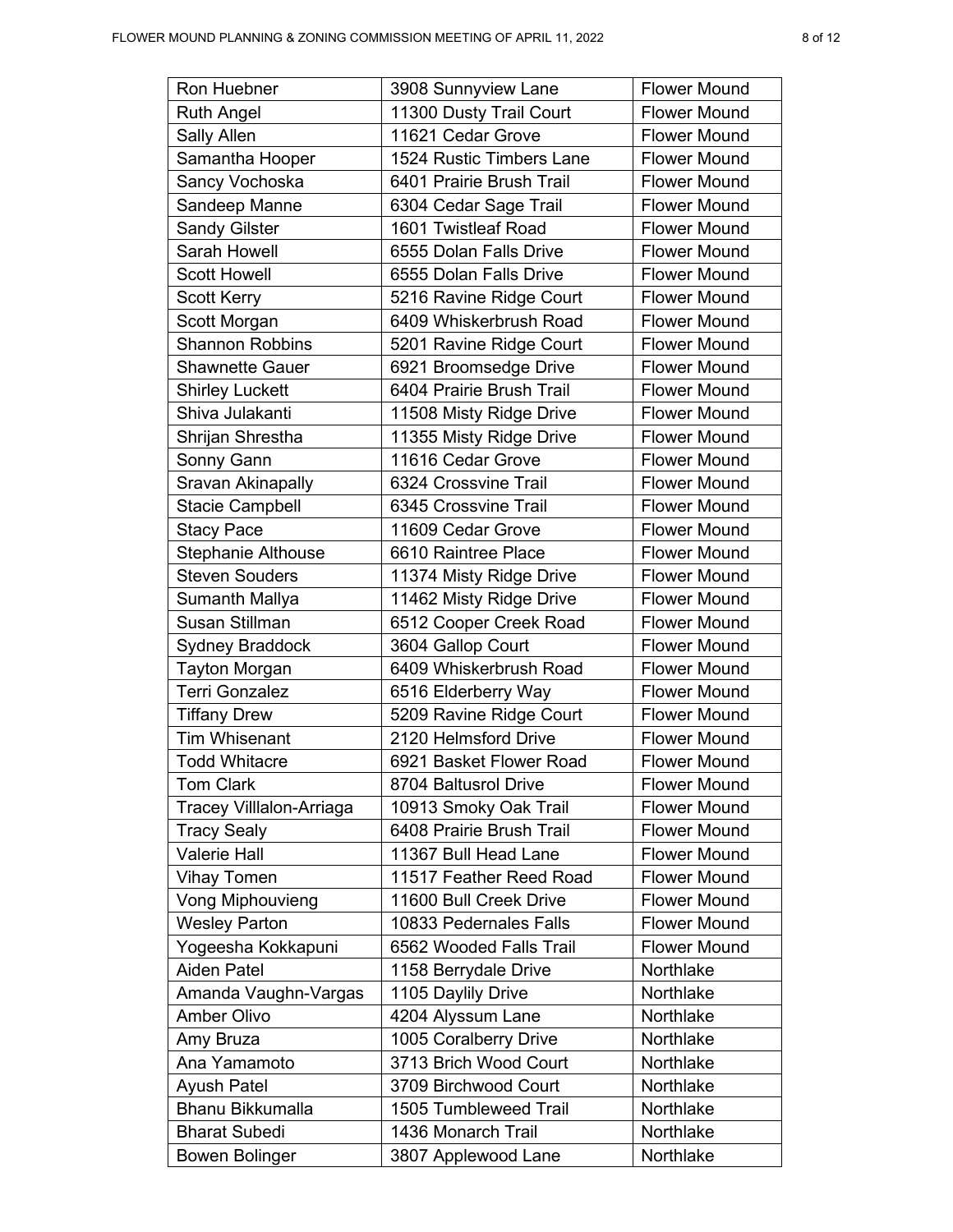| <b>Brian Fullenkamp</b> | 1404 Westview Lane     | Northlake |
|-------------------------|------------------------|-----------|
| Chitti Vasa             | 1037 Wimberly Lane     | Northlake |
| <b>Craig Bower</b>      | 1717 Twistleaf Road    | Northlake |
| Dan Irwin               | 1513 Westborough Drive | Northlake |
| Dana Anderson           | 3509 Northdale Lane    | Northlake |
| Dane McWilliams         | 4212 Mistflower Way    | Northlake |
| Daniel Olivo            | 4204 Alyssum Lane      | Northlake |
| Dawn Schwalm            | 1108 Berrydale Drive   | Northlake |
| Deanna & Jeff Garncarz  | 1020 Boxelder Trail    | Northlake |
| Dheeraj Reddy           | 3721 Water Mill Way    | Northlake |
| Divya Patel             | 1158 Berrydale Drive   | Northlake |
| Durga Gudimetla         | 1025 Wimberly Drive    | Northlake |
| <b>Emad Kamel</b>       | 4305 Mistflower Way    | Northlake |
| <b>Greg Anderson</b>    | 3509 Northdale Lane    | Northlake |
| Greg Vargas             | 1105 Daylily Drive     | Northlake |
| Henry                   | 1101 Uplands Drive     | Northlake |
| <b>Jake Morrell</b>     | 3208 Willowbrooke Road | Northlake |
| James Gazlay            | 1101 Uplands Drive     | Northlake |
| Jordan Morrell          | 3208 Willowbrooke Road | Northlake |
| Joseph Mistretta        | 1009 Daylily Drive     | Northlake |
| Kathleen Reid           | 11709 Bull Creek Drive | Northlake |
| Kathryn Leonard         | 1005 Coralberry Drive  | Northlake |
| Ken Fullenkamp          | 1404 Westview Lane     | Northlake |
| Ken Schrage             | 3325 Meridian Drive    | Northlake |
| Kevin Jones             | 1416 Tumbleweed Trail  | Northlake |
| Krisha Patel            | 3709 Birchwood Court   | Northlake |
| Linda Lange             | 4201 Cozy Pine Drive   | Northlake |
| Margaret Mistretta      | 1009 Daylily Drive     | Northlake |
| Matt Schwalm            | 1108 Berrydale Drive   | Northlake |
| Mazin Shukri            | 3620 Water Mill Way    | Northlake |
| Nick Halabi             | 1201 Coralberry Drive  | Northlake |
| Nicki Gazlay            | 1101 Uplands Drive     | Northlake |
| Praveen Kadipikonda     | 3332 Meridian Drive    | Northlake |
| Ranjit Vidiyala         | 1513 Eagleton Lane     | Northlake |
| <b>Richard Lange</b>    | 4201 Cozy Pine Drive   | Northlake |
| Sandy Bolinger          | 3807 Applewood Lane    | Northlake |
| <b>Shailesh Patel</b>   | 3709 Birchwood Court   | Northlake |
| <b>Shane Anderson</b>   | 1428 Westview Lane     | Northlake |
| Siwana Lewis            | 4213 Mistflower Way    | Northlake |
| Suzi Irwin              | 1513 Westborough Drive | Northlake |
| <b>Terri Shukri</b>     | 3620 Water Mill Way    | Northlake |
| <b>Timothy Russell</b>  | 1112 Daylily Drive     | Northlake |
| <b>Trivia Spencer</b>   | 1109 Boxelder Trail    | Northlake |
| <b>Viral Patel</b>      | 1158 Berrydale Drive   | Northlake |
| <b>William Beecher</b>  | 4308 Greenthread Way   | Northlake |
| <b>Brady Larza</b>      | 11371 Bull Head Lane   | Roanoke   |
| James Larza             | 11371 Bull Head Lane   | Roanoke   |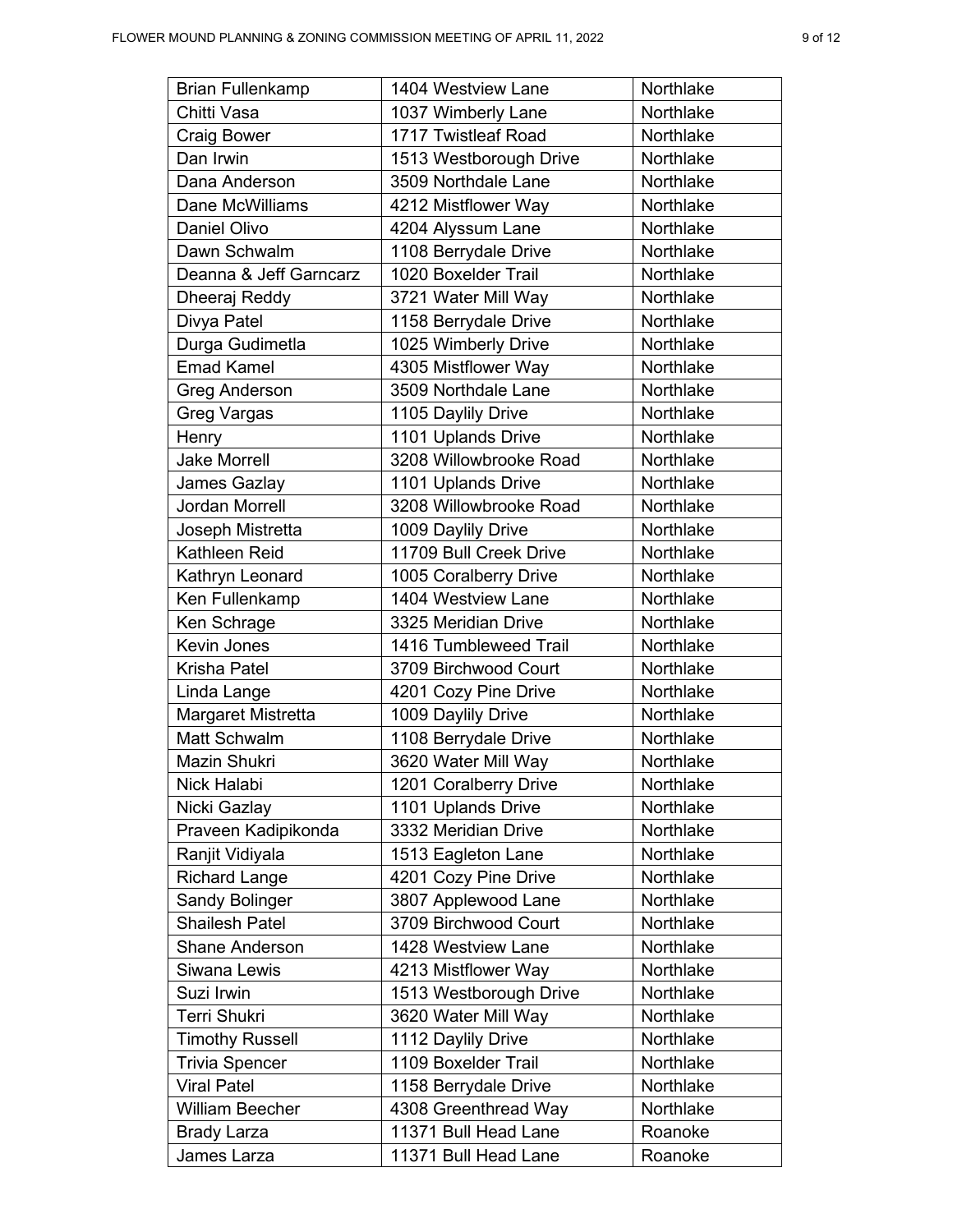| Marisse Bostick | 11383 Misty Ridge Drive | Roanoke |
|-----------------|-------------------------|---------|
| -Susan Vitek    | 1131 Bull Head Lane     | Roanoke |

### **Chose Not To Speak, No Opposition or Support Indicated on Card**

| Jackie Saxon            | 5113 High Ridge Trail  | <b>Flower Mound</b>     |
|-------------------------|------------------------|-------------------------|
| Mia Aldridge            | 6201 Whiskerbrush Road | <b>Flower Mound</b>     |
| Ronald Hall             | 11367 Bull Head Lane   | <b>Flower Mound</b>     |
| <b>Kathy Nelms</b>      | 3207 Parkhurst Circle  | <b>Highland Village</b> |
| <b>Sharon Schneider</b> | 309 Village Tree       | <b>Highland Village</b> |
| Mary Jo DiFonzo         | 6817 Palermo Trail     | Lewisville              |
| <b>Kristin Anderson</b> | 1428 Westview Lane     | Northlake               |

### **Commission Deliberation**

Vice-Chair Cox moved to recommend denial of ZPD21-014 – Cross Timbers Business Park. Commissioner Gilmore seconded the motion.

### **VOTE ON THE MOTION**

- **AYES: Wells, Cox, Gilmore, Wilson, Naylor, Werner**
- **NAYS: None**

### **The motion to recommend denial passed by a vote of 6 to 0.**

*At 10:51 p.m., Chair Ruthrauff called for a recess prior to the next scheduled Public Hearing item.*

*At 11.07 p.m., Chair Ruthrauff called the meeting back in order.* 

**5. Public Hearing to consider an ordinance amending the zoning (ZPD21-0017 – Cummings Ranch) from Agricultural District (A) to Planned Development District No. 190 (PD-190) for a cluster development with certain modifications, waivers and exceptions to the Code of Ordinances. The property is generally located north of Cross Timbers Road and east of Red Rock Lane.** 

### **Staff Presentation**

Chuck Russell, Principal Planner

### **Applicant Presentation**

Jason Kilpatrick, Ridinger Associates, Inc. Dale Ridinger, Ridinger Associates, Inc.

### **Spoke In Favor:**

| I Sheldon Anderson | 7007 Hawk Road | l Flower Mound |
|--------------------|----------------|----------------|
|--------------------|----------------|----------------|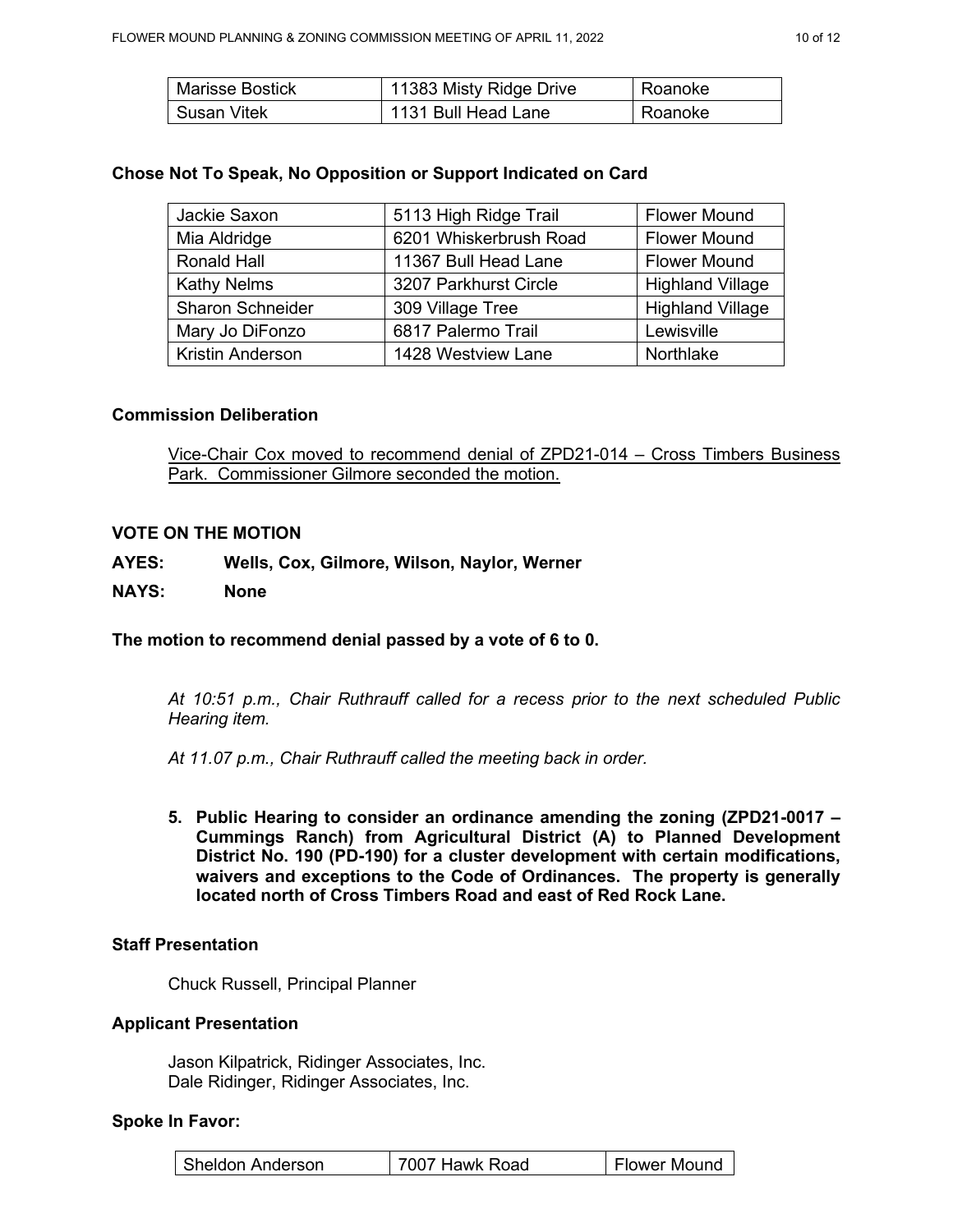# **Spoke In Opposition:**

*Names listed below don't necessarily reflect the order in which each person spoke.*

| Amy Morones         | 4065 Bordeaux Circle    | <b>Flower Mound</b> |
|---------------------|-------------------------|---------------------|
| <b>Brian Taylor</b> | 6909 Broomsedge Drive   | <b>Flower Mound</b> |
| <b>Chris Drew</b>   | 5209 Ravine Ridge Court | <b>Flower Mound</b> |
| <b>Fred Vincent</b> | 3933 Bordeaux Circle    | <b>Flower Mound</b> |
| Glenda Straub       | 7201 Hawk Road          | <b>Flower Mound</b> |

# **In Favor, Chose Not To Speak**

None

### **In Opposition, Chose Not To Speak**

*Names listed below don't necessarily reflect the order in which cards were submitted.* 

| <b>Connie Schoenrade</b>  | 203 Colonial Court      | Double Oak          |
|---------------------------|-------------------------|---------------------|
| <b>Katherine Grote</b>    | 165 Double Oaks         | Double Oak          |
| <b>Christine Taylor</b>   | 6909 Broomsedge Drive   | <b>Flower Mound</b> |
| Dave Aistrup              | 6641 Elderberry Way     | <b>Flower Mound</b> |
| Doris Aguirre             | 1359 Simmons Road       | <b>Flower Mound</b> |
| <b>Ed Carty</b>           | 7300 Bolo Lane          | <b>Flower Mound</b> |
| Heidi Schultz-Berns       | 6612 Dolan Falls        | <b>Flower Mound</b> |
| <b>Jack Allison</b>       | 4027 Raintree Drive     | <b>Flower Mound</b> |
| Jan Carty                 | 7300 Bolo Lane          | <b>Flower Mound</b> |
| <b>Mary Vincent</b>       | 3933 Bordeaux Circle    | <b>Flower Mound</b> |
| Nathan Bryan              | 6928 Basket Flower Road | <b>Flower Mound</b> |
| Pat Aistrup               | 6641 Elderberry Way     | <b>Flower Mound</b> |
| <b>Richard Berns</b>      | 6612 Dolan Falls        | <b>Flower Mound</b> |
| <b>Stephanie Althouse</b> | 6610 Raintree Place     | <b>Flower Mound</b> |
| <b>Tim Whisenant</b>      | 2021 Helmsford Drive    | <b>Flower Mound</b> |

# **Commission Deliberation**

Vice-Chair Cox moved to table the item to a date uncertain. Commissioner Wilson seconded the motion.

### **VOTE ON THE MOTION**

**AYES: Werner, Naylor, Wilson, Gilmore, Cox, Wells**

**NAYS: None**

**The motion to table to a date uncertain passed by a vote of 6 to 0.** 

### **I. ADJOURNMENT – REGULAR SESSION: 12:58 A.M. ON TUESDAY, APRIL 12, 2022**